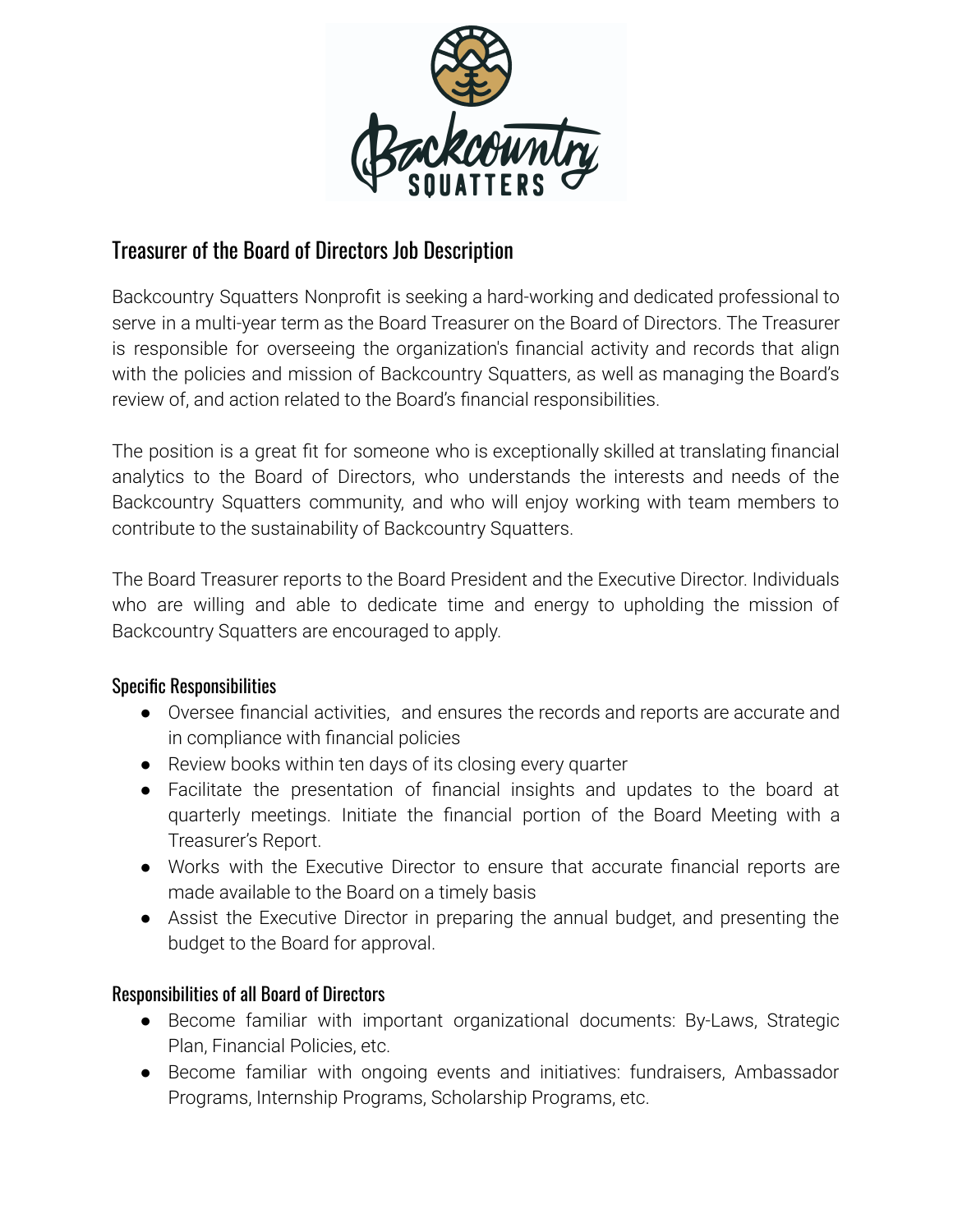- Participate in Diversity, Equity, and Inclusion Training
- Attend quarterly Board of Director meetings, annual reflection meeting, and additional meetings deemed necessary by the Board over the course of the year
- Participate in board development initiatives
- Fundraise \$1500 for Backcountry Squatters throughout each fiscal year and be supportive of all the fundraising activities and strategies.
- Attend all important events as deemed necessary by the Board of Directors
- Each board member must put the interests of the organization before their personal and professional interests when acting on behalf of the organization in a decision-making capacity

### Preferred Skills

- Proficient knowledge of Excel/Google Sheets
- Familiarity with Zoom, Slack, Microsoft Suite, and Google Suite
- Financial knowledge of Backcountry Squatters, understanding of financial accounting for nonprofit organizations
- Personal commitment to devote the time necessary to perform the responsibilities of Treasurer
- Demonstrated commitment to growing women's participation, representation, and leadership in the outdoors
- Strong analytical skills
- Strong written and verbal communication
- Ability to work with a team, both in-person and via video conference, as well as independently
- Previous affiliation with Backcountry Squatters Nonprofit or a University chapter is preferred, but not required

### Work Schedule and Compensation

Volunteer board position without compensation. This is a part-time remote position. All applicants should be willing to devote at least ten hours per month to Backcountry Squatters. Occasional work on nights and weekends should be expected.

### To Apply

Please send your resume and a cover letter explaining your interest in the position and why you are qualified to [info@backcountrysquatters.org](mailto:info@backcountrysquatters.org). We are looking to fill this position immediately.